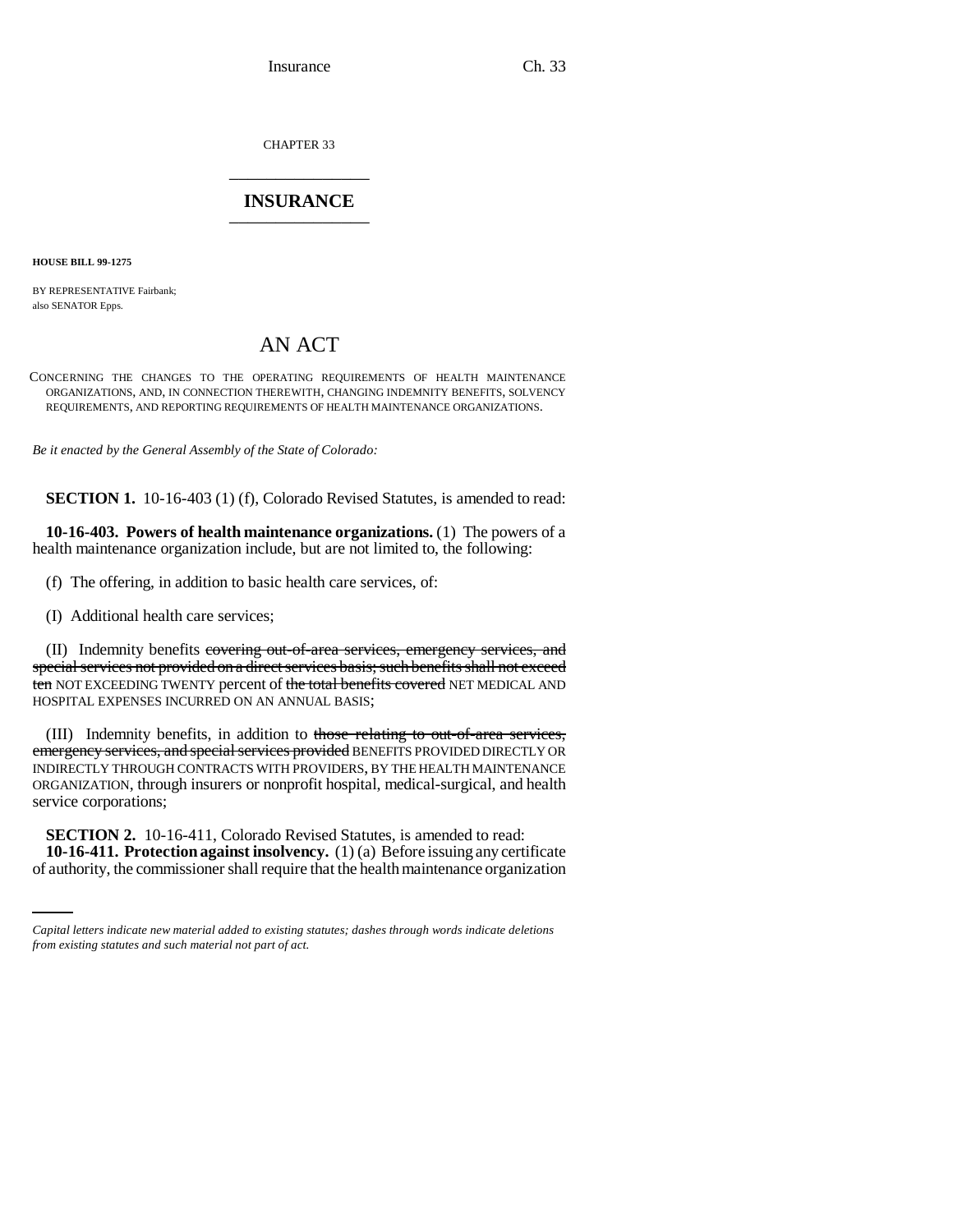## Ch. 33 Insurance

have an initial minimum surplus of one million two FIVE hundred thousand dollars. and shall thereafter maintain the minimum surplus required pursuant to paragraph (b) of this subsection (1). "Surplus" means total assets less all liabilities with the exception of long-term loans from the secretary of the United States department of health and human services or other loan or obligation with terms and conditions acceptable to the commissioner. Such loan or obligation shall be considered equity until such time as the funding source shall declare that repayment shall commence. Upon such declaration, the amount necessary to fund the repayments, including accrued interest thereon, for the ensuing twelve months will be included as a direct liability and so classified in the determination of minimum surplus as provided by this subsection  $(1)$ .

(a.5) THE MINIMUM SURPLUS REQUIRED BY PARAGRAPH (a) OF THIS SUBSECTION (1) MAY BE REDUCED BY UP TO FIVE HUNDRED THOUSAND DOLLARS IF THE HEALTH MAINTENANCE ORGANIZATION HAS AVAILABLE TO IT AN ADMINISTRATIVE INFRASTRUCTURE THAT THE COMMISSIONER CONSIDERS APPROPRIATE TO REDUCE, CONTROL, OR ELIMINATE START-UP COSTS ASSOCIATED WITH THE ADMINISTRATION OF THE HEALTH MAINTENANCE ORGANIZATION. SUCH INFRASTRUCTURE INCLUDES OFFICE SPACE AND EQUIPMENT, COMPUTER SYSTEMS, SOFTWARE, MANAGEMENT SERVICES CONTRACT, AND PERSONNEL RECRUITMENT FEES.

(b) Except as provided in paragraphs (c) and (d) of this subsection  $(1)$ , Every health maintenance organization shall maintain a minimum surplus AT LEAST equal to the greater of: ONE MILLION DOLLARS.

(I) Six hundred thousand dollars;

(II) Two percent of annual premium revenues as reported on the most recent annual financial statement filed with the commissioner; or

(III) An amount equal to the sum of three months' uncovered health care expenditures as reported on the most recent annual financial statement filed with the commissioner.

(c) A health maintenance organization certificated before April  $12$ , 1989, shall maintain a minimum surplus as follows:

(I) Two hundred thousand dollars by December 31, 1989, or one-third of the amount specified in either subparagraph (II) or (III) of paragraph (b) of this subsection (1), whichever is greater;

(II) Four hundred thousand dollars by December 31, 1990, or two-thirds of the amount specified in either subparagraph (II) or (III) of paragraph (b) of this subsection (1), whichever is greater;

(III) Six hundred thousand dollars by December 31, 1991, or the amount specified in either subparagraph  $(H)$  or  $(H)$  of paragraph (b) of this subsection  $(1)$ , whichever is greater.

(d) The commissioner may extend the time by which a health maintenance organization must comply with the provisions of paragraph (b) of this subsection (1)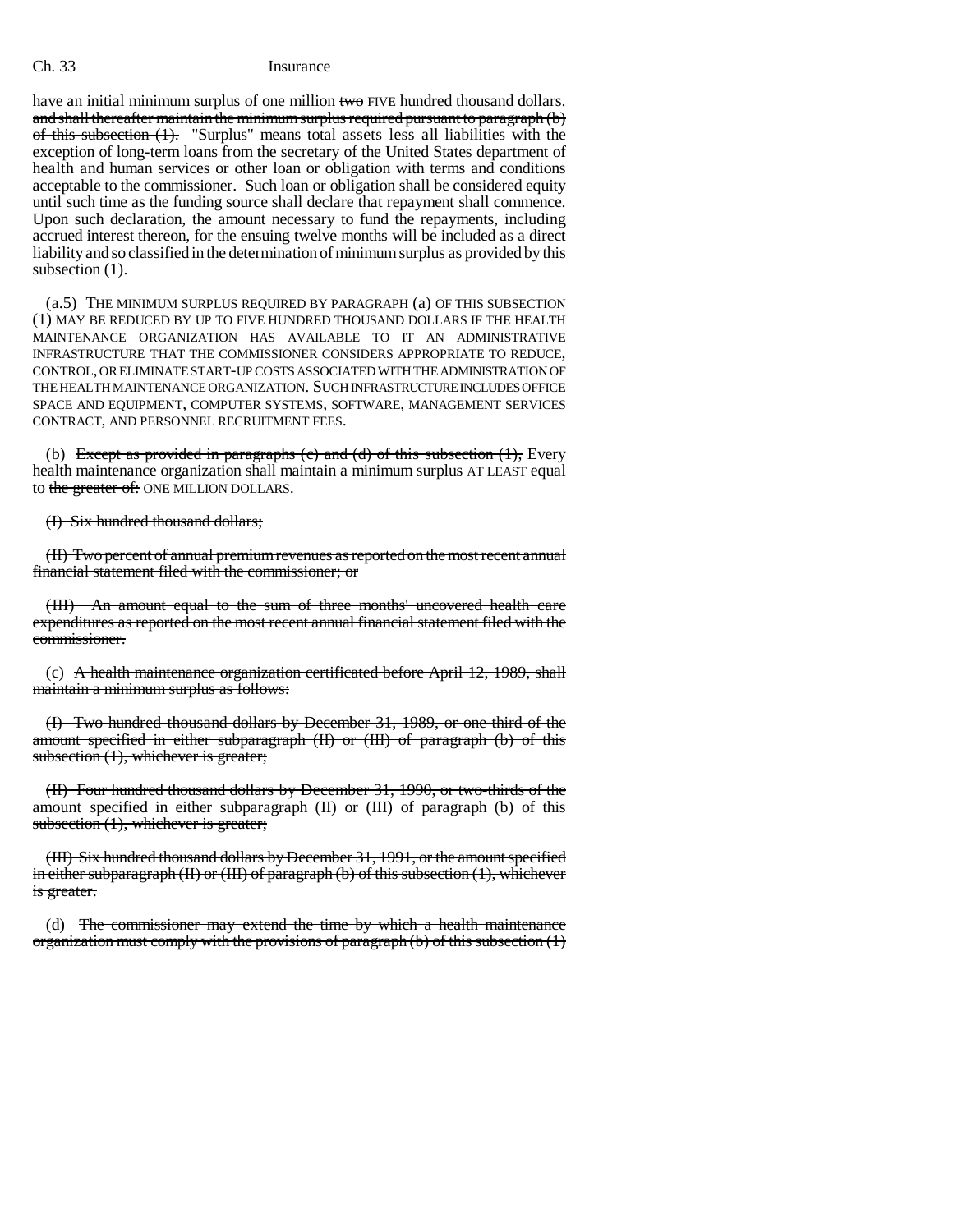if the commissioner determines that:

(I) Such extension is in the best financial interest of the health maintenance organization; and

(II) Such extension will not cause or permit the organization to operate in a manner or condition that is or may be hazardous to its enrollees or creditors.

(2) THE COMMISSIONER MAY, BY RULE, ESTABLISH STANDARDS CONSISTENT WITH THE RISK-BASED CAPITAL MODELS APPLICABLE TO MANAGED CARE ORGANIZATIONS DEVELOPED OR ADOPTED BY THE NATIONAL ASSOCIATION OF INSURANCE COMMISSIONERS THAT REQUIRE ANY SUCH CORPORATION TO MAINTAIN A GREATER MINIMUM LEVEL OF SURPLUS THAN THE SPECIFIED DOLLAR MINIMUMS ESTABLISHED BY SUBSECTION (1) OF THIS SECTION. SUCH MINIMUM LEVEL OF SURPLUS SHALL REFLECT THE TYPE, VOLUME, AND NATURE OF THE BUSINESS BEING TRANSACTED. SUCH RULES MAY ADDITIONALLY REQUIRE THE SUBMISSION OF AN OPINION BY A QUALIFIED ACTUARY THAT STATES WHETHER OR NOT THE SURPLUS LEVEL OF THE ENTITY IS SUFFICIENT.

 $(2)$  (3) If a health maintenance organization fails to comply with the surplus requirements of this section, the commissioner is authorized to take appropriate action to assure that the continued operation of the health maintenance organization will not be detrimental to its enrollees.

(4) (a) IF THE INITIAL APPLICATION OF THIS SECTION WOULD CAUSE A REDUCTION IN THE TOTAL CAPITAL AND SURPLUS OF A HEALTH MAINTENANCE ORGANIZATION OF TEN PERCENT OR MORE OR WOULD CAUSE THE CAPITAL AND SURPLUS OF A HEALTH MAINTENANCE ORGANIZATION TO FALL TO OR BELOW THE COMPANY ACTION LEVEL AS DEFINED BY THE COMMISSIONER BY RULE, SUCH HEALTH MAINTENANCE ORGANIZATION MAY, WITHIN THIRTY DAYS AFTER THE EFFECTIVE DATE OF SUCH RULE, FILE WITH THE COMMISSIONER A REQUEST TO PHASE IN THE REQUIREMENTS OF THIS SECTION OVER A PERIOD NOT TO EXCEED THREE YEARS OR ANOTHER TIME PERIOD AS APPROVED BY THE COMMISSIONER.

(b) ANY REQUEST MADE PURSUANT TO PARAGRAPH (a) OF THIS SUBSECTION (4) SHALL INCLUDE A COMPLETE ANALYSIS, IN A FORM PRESCRIBED BY THE COMMISSIONER, OF THE IMPACT UPON THE HEALTH MAINTENANCE ORGANIZATION MAKING THE REQUEST, THAT IS EXPECTED TO RESULT FROM APPLICATION OF THIS SECTION AND, IF A PHASE-IN IS REQUESTED, A DESCRIPTION OF THE HEALTH MAINTENANCE ORGANIZATION'S PLAN FOR THE PHASE-IN PERIOD. THE COMMISSIONER SHALL NOT DENY A REQUEST FOR A PHASE-IN EXCEPT UPON NOTICE AND AN OPPORTUNITY FOR A HEARING AS PROVIDED IN SECTION 24-4-105, C.R.S.

(c) ANY REQUEST FOR A HEARING MADE PURSUANT TO PARAGRAPH (b) OF THIS SUBSECTION (4) SHALL INCLUDE A DESCRIPTION OF THE BASIS UPON WHICH RELIEF IS SOUGHT. UPON RECEIPT OF SUCH A REQUEST, THE COMMISSIONER SHALL, WITH REGARD TO THE HEALTH MAINTENANCE ORGANIZATION MAKING THE REQUEST, POSTPONE THE EFFECTIVE DATE OF THE SECTION PENDING THE CONCLUSION OF THE HEARING AND THE TAKING OF FINAL AGENCY ACTION THEREON. THE HEARING SHALL COMMENCE WITHIN SIXTY DAYS AFTER THE COMMISSIONER RECEIVES THE REQUEST AND SHALL BE CONDUCTED IN ACCORDANCE WITH SECTION 24-4-105, C.R.S.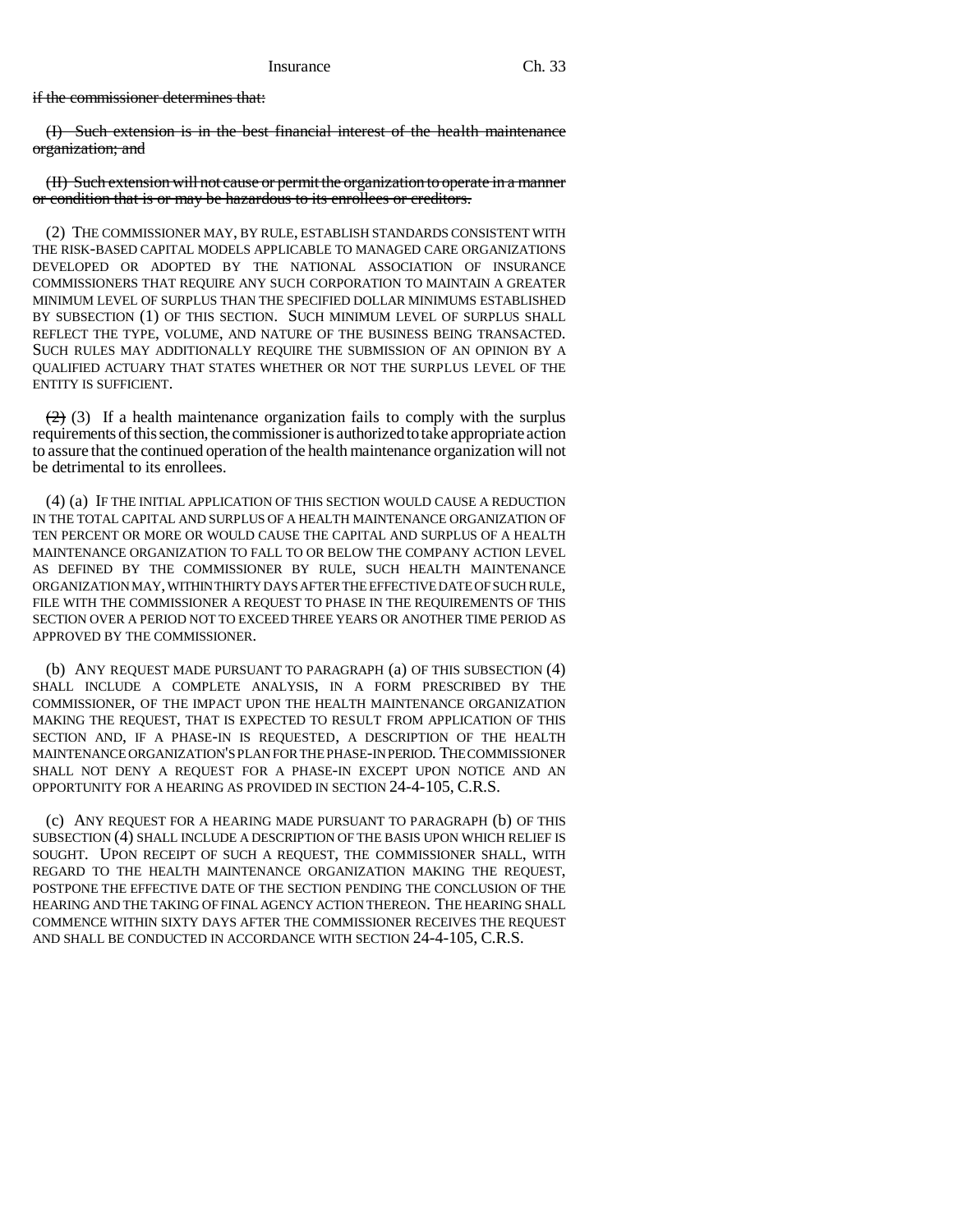**SECTION 3.** 10-16-412 (2) and (3), Colorado Revised Statutes, are amended, and the said 10-16-412 is further amended BY THE ADDITION OF A NEW SUBSECTION, to read:

**10-16-412. Statutory deposit.** (2) (a) Every health maintenance organization licensed after April 12, 1989, shall have an initial deposit of one THREE hundred fifty thousand dollars.

(b) Every health maintenance organization certificated prior to April 12, 1989, shall be granted six months in which to increase its deposit to the requirements of this section.

(3) Health maintenance organizations shall establish and maintain the following minimum deposits:

(a) The following schedule, based upon enrollment levels achieved on December 31 of the preceding year:

(I) \$150,000: Enrollment of less than 20,000;

(II) \$200,000: Enrollment of 20,000 but less than 40,000;

(III) \$250,000: Enrollment of 40,000 but less than 60,000;

(IV) \$300,000: Enrollment of NOT LESS THAN 60,000; but less than 80,000;

(V) \$350,000: Enrollment of 80,000 60,000 but less than 100,000;

(VI) \$400,000: Enrollment of 100,000 or more.

(b) The statutory deposit shall at all times equal or exceed twenty-five percent of the health maintenance organization's uncovered expenditures for the previous calendar year. At such time that the uncovered expenditures exceed AS THE DEPOSIT IS LESS THAN twenty-five percent of the health maintenance organization's uncovered expenditures for the PREVIOUS calendar year, additional deposits will be required to maintain this level. The maximum deposit required, however, shall not exceed one million dollars. This deposit will be made at the rate of one and one-half percent of the actual subscription income for the preceding calendar year, not to exceed one hundred fifty thousand dollars.

(4) (a) IF THE INITIAL APPLICATION OF THIS SECTION WOULD CREATE UNDUE FINANCIAL RISKS TO THE ENROLLEES OF A HEALTH MAINTENANCE ORGANIZATION, SUCH HEALTH MAINTENANCE ORGANIZATION MAY, WITHIN THIRTY DAYS AFTER THE EFFECTIVE DATE OF THIS SECTION, FILE WITH THE COMMISSIONER A REQUEST TO PHASE IN THE REQUIREMENTS OF THIS SECTION OVER A PERIOD NOT TO EXCEED THREE YEARS OR ANOTHER TIME PERIOD AS APPROVED BY THE COMMISSIONER.

(b) ANY REQUEST MADE PURSUANT TO PARAGRAPH (a) OF THIS SUBSECTION (4) SHALL INCLUDE A COMPLETE ANALYSIS, IN A FORM PRESCRIBED BY THE COMMISSIONER, OF THE IMPACT UPON THE HEALTH MAINTENANCE ORGANIZATION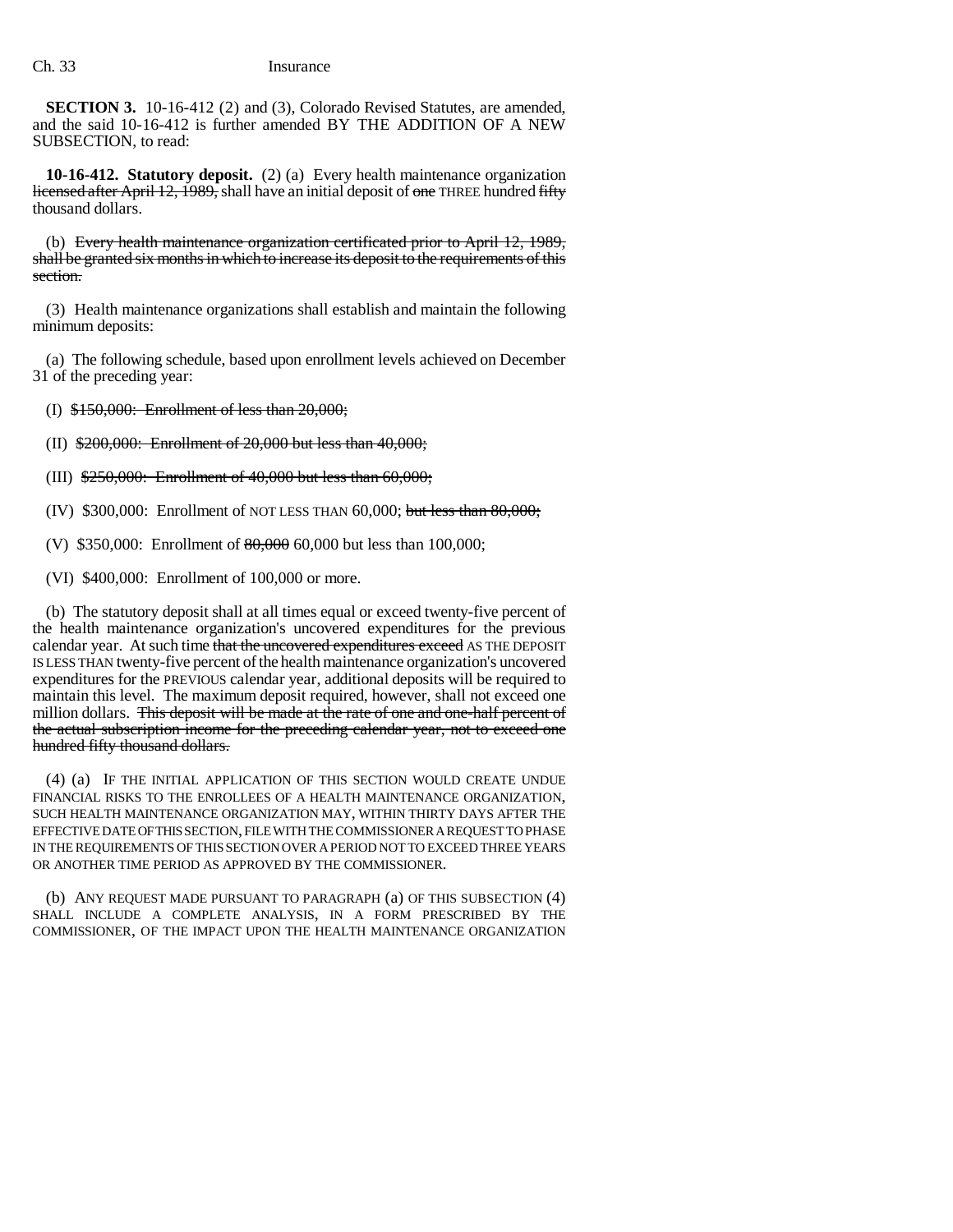### Insurance Ch. 33

MAKING THE REQUEST, THAT IS EXPECTED TO RESULT FROM APPLICATION OF THIS SECTION AND, IF A PHASE-IN IS REQUESTED, A DESCRIPTION OF THE HEALTH MAINTENANCE ORGANIZATION'S PLAN FOR THE PHASE-IN PERIOD. THE COMMISSIONER SHALL NOT DENY A REQUEST FOR A PHASE-IN EXCEPT UPON NOTICE AND AN OPPORTUNITY FOR A HEARING AS PROVIDED IN SECTION 24-4-105, C.R.S.

(c) ANY REQUEST FOR A HEARING MADE PURSUANT TO PARAGRAPH (b) OF THIS SUBSECTION (4) SHALL INCLUDE A DESCRIPTION OF THE BASIS UPON WHICH RELIEF IS SOUGHT. UPON RECEIPT OF SUCH A REQUEST, THE COMMISSIONER SHALL, WITH REGARD TO THE HEALTH MAINTENANCE ORGANIZATION MAKING THE REQUEST, POSTPONE THE EFFECTIVE DATE OF THE SECTION PENDING THE CONCLUSION OF THE HEARING AND THE TAKING OF FINAL AGENCY ACTION THEREON. THE HEARING SHALL COMMENCE WITHIN SIXTY DAYS AFTER THE COMMISSIONER RECEIVES THE REQUEST AND SHALL BE CONDUCTED IN ACCORDANCE WITH SECTION 24-4-105, C.R.S.

**SECTION 4.** 10-16-421 (1), Colorado Revised Statutes, is amended to read:

**10-16-421. Statutory construction and relationship to other laws.** (1) Except for sections 10-1-102, 10-1-121, 10-1-122, 10-3-118, 10-3-128, and 10-3-208 (7), and parts 4 to  $78$  of article 3 of this title, and as otherwise provided in this article, the provisions of the insurance law and provisions of nonprofit hospital, medical-surgical, and health service corporation laws shall not be applicable to any health maintenance organization granted a certificate of authority under this part 4.

**SECTION 5.** 10-16-102 (23) (a), Colorado Revised Statutes, is amended to read:

**10-16-102. Definitions.** As used in this article, unless the context otherwise requires:

(23) "Health maintenance organization" means any person who:

(a) Provides, either directly or through contractual or other arrangements with others, health care services to enrollees; on a fixed prepayment basis; and

**SECTION 6.** 10-16-107 (3) (e) (I), Colorado Revised Statutes, is amended to read:

**10-16-107. Rate regulation - approval of policy forms - benefit certificates - evidences of coverage - loss ratio guarantees - disclosures on treatment of intractable pain.** (3) (e) (I) No schedule of charges or rates for enrollee coverage for health care services, or amendments thereto, may be used by a health maintenance organization until a copy of such schedule or amendments has been filed with the commissioner at least thirty days prior to its effective date, except individual group rates that shall be filed concurrent with or prior to the effective date.

**SECTION 7. Repeal.** 10-16-111 (2) (c) and (2) (d), Colorado Revised Statutes, are repealed as follows:

**10-16-111. Annual statement and reports.** (2) **Health maintenance organizations.** (c) Each health maintenance organization shall file monthly financial statements with the commissioner in the form prescribed. Monthly reports